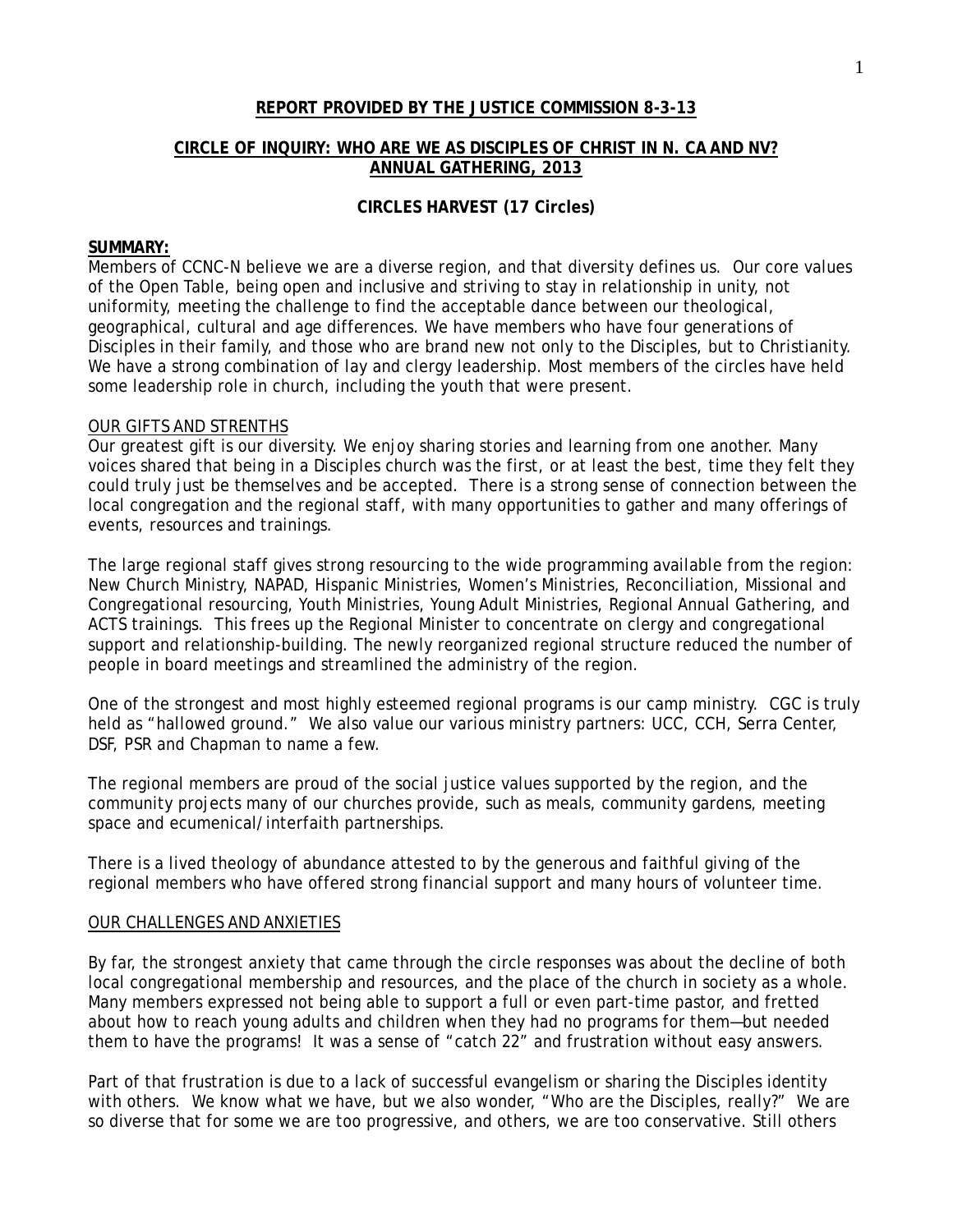unchurched or dechurched may lump us in with certain stereotypes that we don't claim. How can we best get the word out and tell our story? It is also true that, while our members know that changes need to be made to attract new people, when it comes down to actually living into those changes, they resist. Often there is vision for new programs, but no energy to lead them.

The region needs to take the lead in using new technology for reaching people, such as webinars, teleconferencing, SKYPE, and appropriate use of social media, and to provide resources for our local congregations to do the same. We need to find ways to make our regional events and trainings more affordable and accessible. Currently only a small percentage can afford to attend the Annual Gathering or the weekend retreats.

We need to offer better clergy support and continued opportunities for our local congregations to gather both socially and in ministry. We need to support congregations that are struggling to meet budgets and have declining membership and large buildings. We need to find ways to help them assess possible paths forward, and provide resources and guidance on the journey.

There is a desire to have more regional conversations around theological and scriptural challenges, around areas of disagreement and controversy, and around practicing inclusivity and acceptance.

#### FOCUS OF REGIONAL MINISTRY IN THE NEXT YEAR

The focus for regional ministry mirrored many of the same concerns and anxieties expressed previously—address the challenges of changes in the church, telling our story and getting new members, resources for programs and assets, especially for youth and young adults, and improving communications. And running through it all is our continued commitment to increasing and celebrating our diversity.

Many participants expressed a desire to keep the momentum going and not start something over from scratch. There was a desire for continued relationship-building, both with the region and local congregations, and among local congregations. They want training in technology and social media. They want to learn more about being "true community" and listening to each other with respect and openness. They want to expand the issues that are discussed at Annual Gathering, and to find ways to make it more affordable for all to participate. They definitely want the ACTS program to continue, as well as camps and resources for youth and young adults. They would like more resources and conversation around our Disciples identity and how to share our story with the larger community and quit being "the best-kept secret." We need to help our congregations experiment with different worship styles, music styles, missional focus and ways to be a relevant presence in their communities.

They want a Regional Minister who will continue to build relationships with the congregations and clergy, being a pastor to the pastors and create support for both. They want someone is will "get all fired up"—be excited about this work and keep the momentum going that has built up over the last eight years, picking up where Ben left off. They want the person to know that this is a big region, the job involves a lot of driving and realistically 80 hours a week (high expectations)! But they want someone who also knows how to nurture and take care of him/herself! They would like the Regional Minister to be a spirit-filled leader, able to express her/his relationship with God and who is centered in the Word.

There was also a sense that the current structure and staffing of regional ministry needs to be evaluated, to see if it is sustainable or the best model to meet the needs of the region.

Through it all, we want the regional body to be in prayer for all aspects of our community and leadership during this time of transition.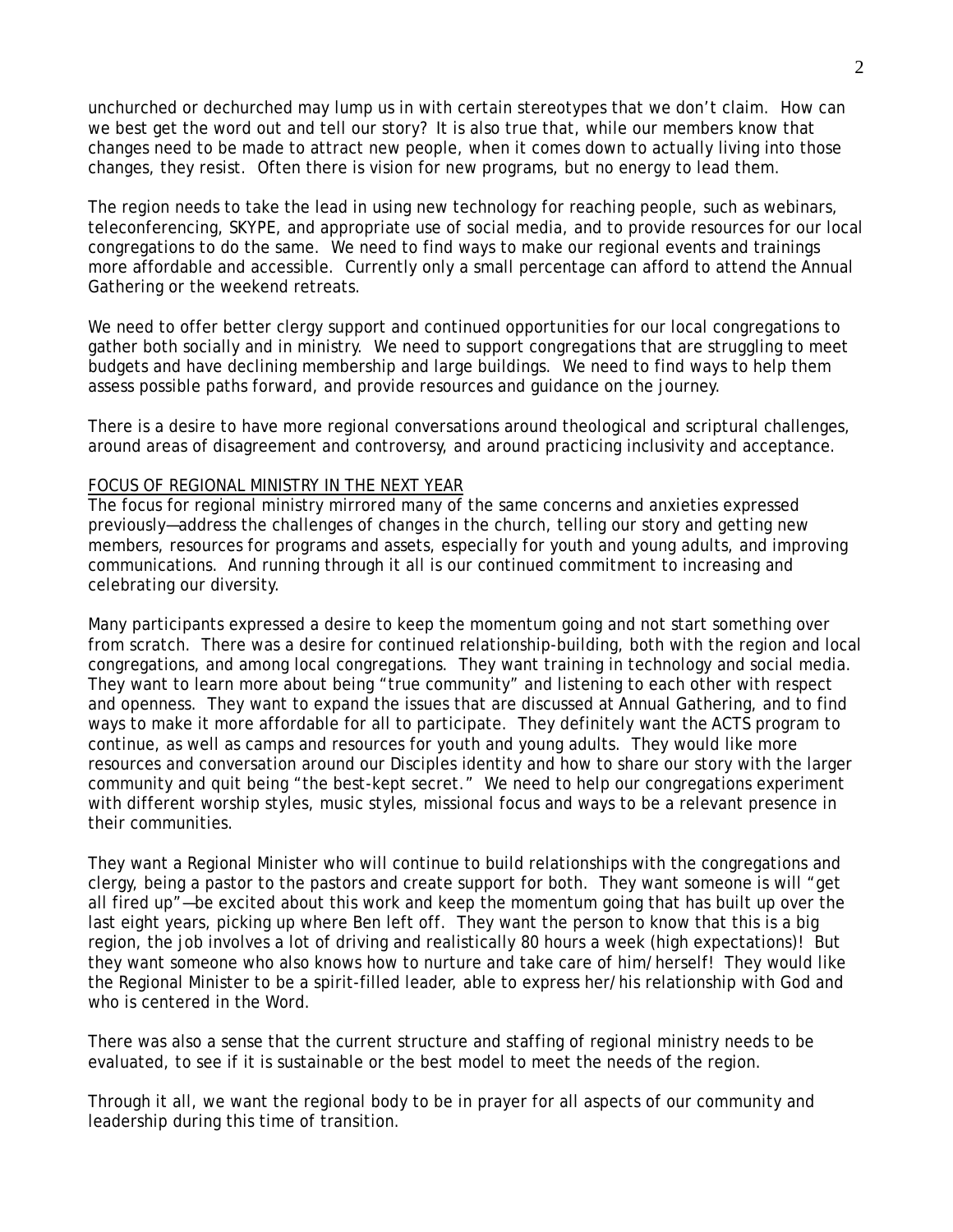#### **THE PROCESS**

Overall feedback from those who participated in the Circle process was very positive. Many expressed the joy of listening to and sharing stories with others in the circle and being together in this small-group way. There was a desire for more of this kind of conversation.

The Circles consisted of 5-10 people pre-assigned, with a pre-designated facilitator and a volunteer recorder from each group. Participants we attendees at the CCNC-N Annual Regional Gathering, which included congregational members and guests from the wider Disciples church and our ministry partners such as PSR, DSF, CCH and Serra Center. Given the number of members of CCNC-N and the number in attendance at Annual Gathering, it is estimated that 7% of the entire regional membership were present. In general, those members who attend Annual Gathering tend to be leaders within their local congregations, are often long-time members with a clear understanding of the Disciples of Christ. A very small percentage of Annual Gathering attendees are new Christians or new to the Disciples, or from new ethnic churches such as the Samoan churches. All of these various voices were represented in these Circles.

Thanks to the Facilitators: Hope Attenhofer, Renae Earl; Janet Chapman; Susan Parsley; Diane Wilson; Ellie McDougal; Nancy McKee-Jolda; Larry Love; Bill Garrett and Adelle Lemon; Nancy Garrett; Sandhya Jha; Tom Warren; Jordan Williams; Ann Willard; Reuben Negron; Del Zeiger; Dana Bainbridge

Thanks to the Recorders: Bonnie Hawley, Dave Coatsworth; Khalia Jelks; Marsha Vacca; Phyllis Stowell; Gwynn Fuqua; Carla Garcia; Kim Young; Sue Tarleton; Peggy Phelps; Leanne Stump; Leota Lampshire; Kacey Alexander; Don Stump; Bruce Parsley; Arne Larsen (missing the recorder sheet for Tina Heck/Margaret Simmons circle)

Following is a "harvest report" of all the responses recorded from all of the circles. The Justice Commission has looked at the harvest as a whole and combined and categorized responses to organize the pages and pages of individual comments. Comments that were expressed more than once appear in larger font. The larger the font, the more that particular comment was expressed. A report detail of each response is available upon request.

**WHO WE ARE: SHARING FROM CIRCLE MEMBERS (do not record names)** 



- $4$  4<sup>th</sup> generation Disciples; 3<sup>rd</sup> generation Disciples Pastor; life-long Disciples, founding members; members for various decades, a few years, new to Disciples; raised in Disciples but left, and now back; new church planter; Serra Center clients; diverse group in age, ethnicity; clergy; lay; gay; lesbian; queer; straight; elders; deacons; Sunday School teachers; choir members; musicians; merged church; camp counselors, Junior High and High School youth from RYC and camp attenders; seminary students; second career ministers; social justice activists; member of regional board; bookkeeper; committee member; sound tech; do the technology for worship; Faith seeker; journey alone with others; employed; retired; PK; mission trip participant;
- A African American; Samoan; Pilipino; Puerto Rican; Caucasian; Pacific Islander; Korean; Mexican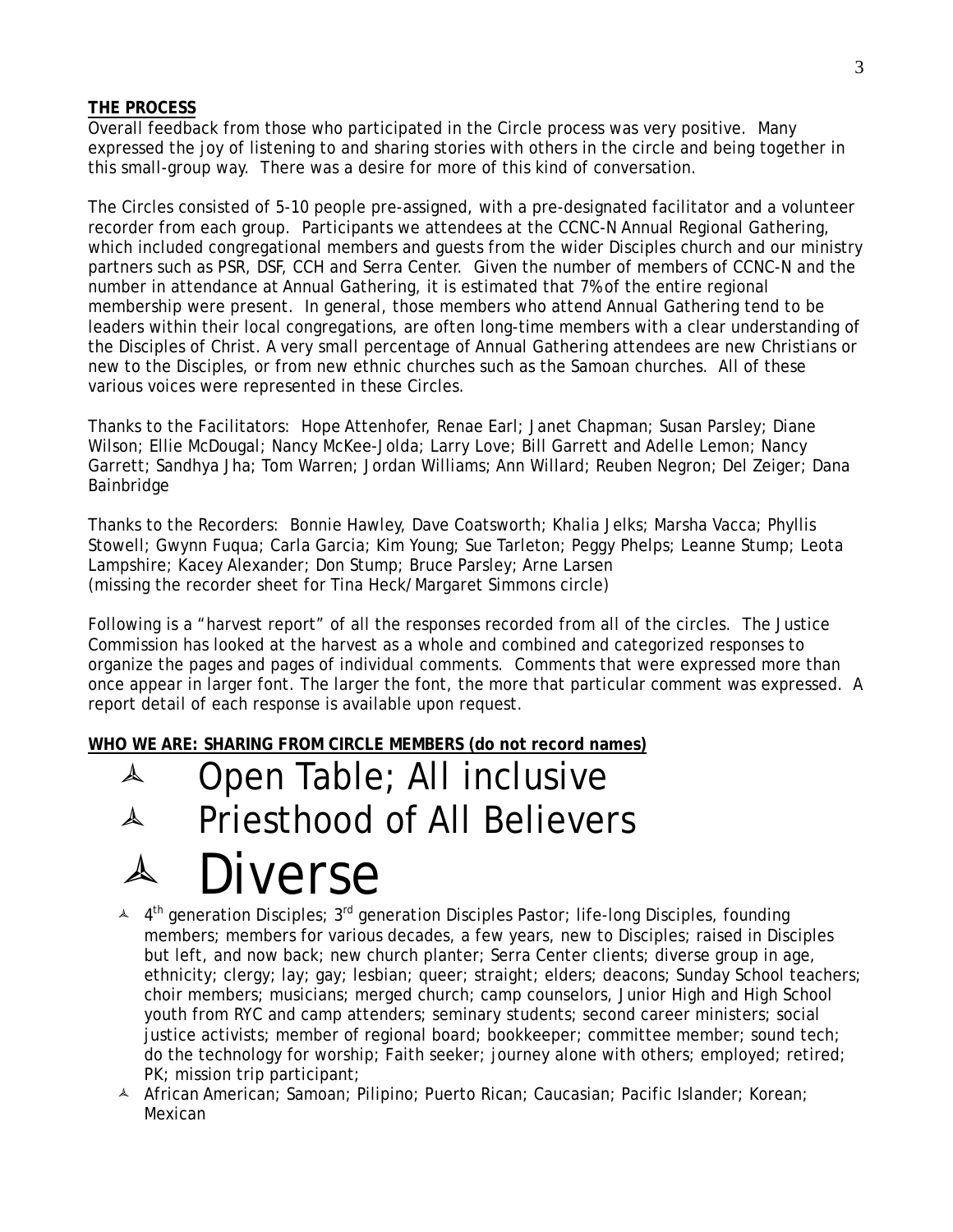- $\triangle$  Church is more than just a church building
- $\triangle$  Regional staff has opened up so much—hearing the stories; storyteller—telling the stories of others.
- $\triangle$  Ambivalent clergy—believes in priesthood of all believers
- $\triangle$  We are love; a place of peace; a breath of Hope

#### **QUESTION 1:**

What would you tell a Regional Minister Candidate are our gifts, our strengths and our sources of joy as a Regional Church?

#### **COMMUNITY**

 $\overline{\mathcal{A}}$  Emerging diversity (used to be all old, white people); youth, minority groups, GLBTQ; we are glad to see the diversity; multi-cultural and committed to anti-racism/pro-reconciling education and ministry.

# $\overline{a}$  It's OK to be different; very accepting; open and inclusive; unity not uniformity; it's OK to disagree

# $\triangle$  intergenerational

- $\lambda$  Sources of joy are the gathering and fellowship; Joy is always present in the annual gathering and in fellowship with SO much diversity (which is also our strength) innovative and creative; celebrates the gift of the members
- $\triangle$  We really care about each other here—for instance Miracle Day. We show up in a big way and joyful creativity to try new things and bring new people into the process.
- $\triangle$  Together as a family; there for each other; everyone is important
- $\triangle$  sense of connection, even at regional level; regular communications from region and support of congregations
- $\lambda$  social justice; civil rights; help the needy; commitment to being like Christ; inspired by the spirit of love
- $\triangle$  community
- $\triangle$  Spirit; good morale in the region
- $\overline{A}$  Region is way for local church to be about more than just themselves: GM, Mongolian,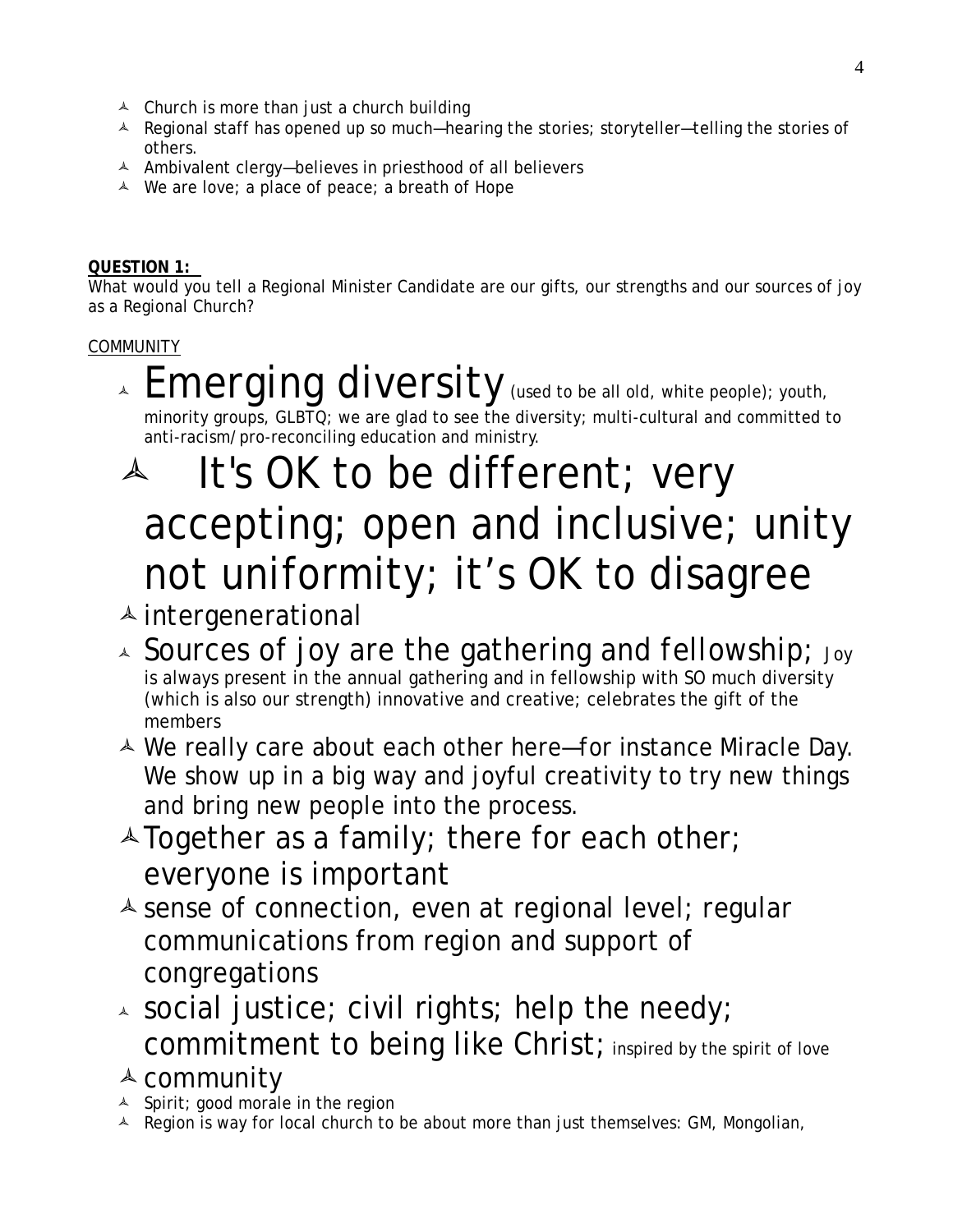Hispanic congregations...

- $\triangle$  Abled and disabled are joined together; we need to be totally inclusive and sensitive to those difference
- A History and traditions— regional history and stories are treasured; this is our 159<sup>th</sup> annual meeting; we've raised a lot of ministers
- $\triangle$  The diversity of this region: so liberal in so many areas, so conservative in many other areas and so moderate with people trying to hold the middle ground in many areas.
- A Smallness of congregations can help focus ministry efforts instead of trying to do all things. Congregation can move more quickly.

MINISTRY/OUTREACH (PROGRAMS/EVENTS)

# Community of the Great Commission and camps

- Miracle Day
- $\triangle$  Mission trips and other mission projects; global missions oriented
- Partnerships: Serra Center; UCC; Support of seminary students—PSR, DSF
- $\lambda$  Music, arts, laughter, all put to use within the region
- $\triangle$  Regional ministry to NAPAD, Women's Ministries; ALPHA; Disciples Men; working with people in diverse ways; RYC; Young Adults
- A WM/WOSA--sponsoring human trafficking awareness event; Our church was a recipient of Miracle Day. We now have a labyrinth, mediation garden.
- $\triangle$  We let people share their talents—we don't tell them what to do, we let them decide how to share the gifts God has given to them.

#### LEADERSHIP

 $\triangle$  Big Regional staff that covers many areas of the church's needs; good leadership—serve as a team; Collegiality among the staff; respect and cooperation, giving the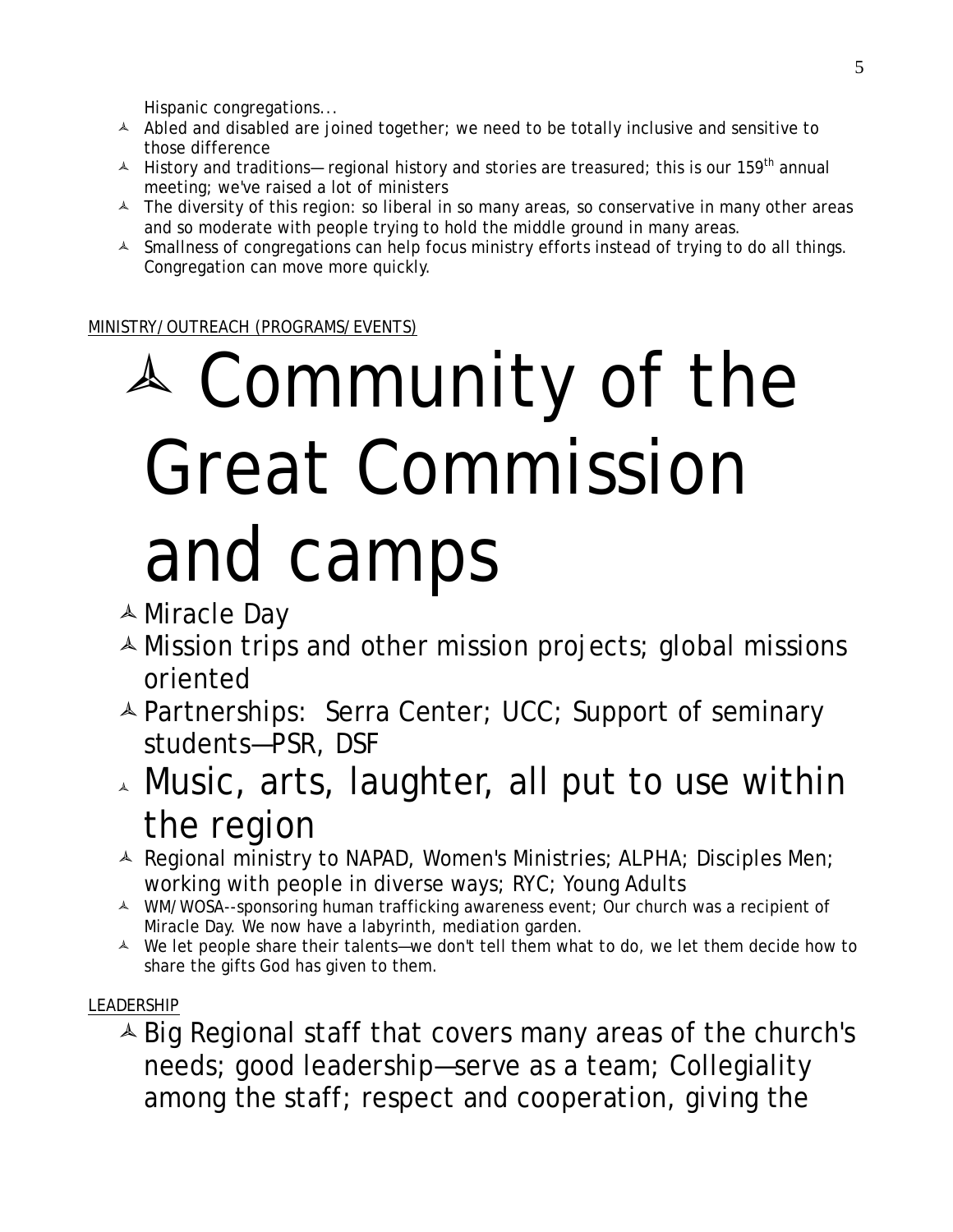# opportunity for the regional minister to do the job they are hired to do.

- youth—involved in various aspects/levels of the region; not brushed aside or discounted
- $\triangle$  have both clergy and academic professionals leading the region; deeply devoted laity
- $\triangle$  Regional staff phones us to think outside the box and encourage us not to worry

#### GROWTH/DECLINE/EVANGELISM/WORSHIP/CHANGE

 $\blacktriangle$  Music and worship—all are welcome; it's hard to start new, but trying to bring infusion of new music and worship styles to bring new meaning and life to worship. We've done praise bands, and sometimes just prayer services with no program.

#### STEWARDSHIP

- $\triangle$  Generous bequests from churches and church members, benefiting the region.
- $\triangle$  Financial support for the region
- $\triangle$  Local church budgets camp scholarships
- A Generous in regular giving-if life cycle comes to an end, support others to continue on

#### PRACTICES/PRINCIPLES

- $\sim$  We are not a dogmatic church; not judgmental (Question raised: why do strict, judgmental churches have so many members?)
- $\triangle$  We treat people with respect
- $\triangle$  Not hypocritical; practicing what they believe; relevant
- $\triangle$  Inclusiveness and diversity
- $\lambda$  Welcoming everyone, even if they aren't members of the CC(DOC); Open to anyone—what each brings is a blessing; Willing to listen; open to learning

# Acceptance

- $\triangle$  Teaching
- $\triangle$  Allowed to question—don't all have to come up with the same answer

# $\triangle$  Communion is open to everyone

- $\triangle$  each church is unique
- $\uparrow$  Immersion baptism

#### **QUESTION 2:**

**What would you tell a Regional Minister Candidate are our challenges or anxieties?** 

#### **COMMUNITY**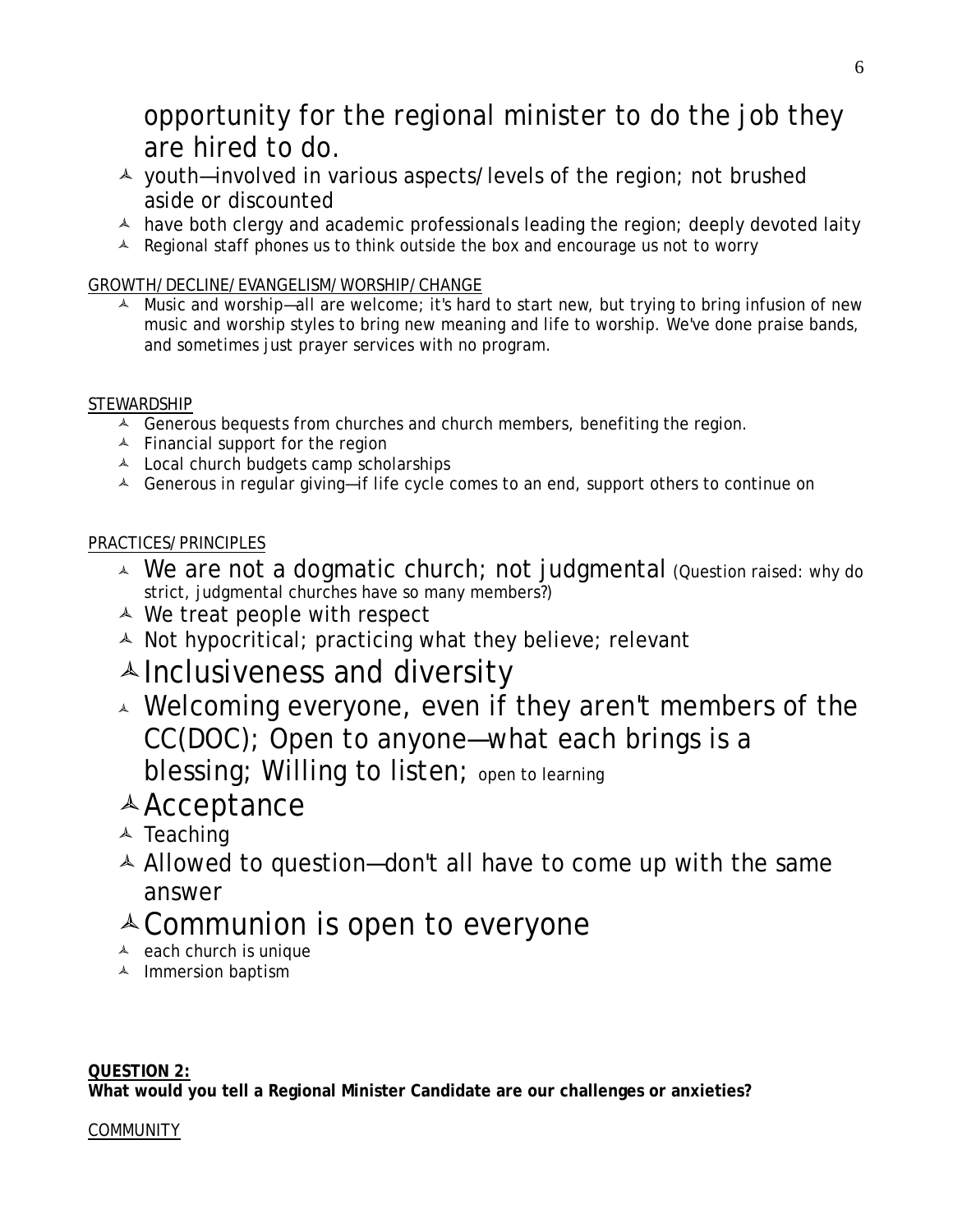- $\triangle$  DIVERSITY: a "double-edged sword" both the good news and the challenge; 1) Need to give all voices an opportunity to speak; 2) The diversity of values: liberal, conservative, moderate; this diversity is the most difficult, yet it must be maintained; 3) Geographic distances; 4) Multi-cultural differences; 5) theological differences 6) Dealing with congregations who want to leave the region over theological/practices differences
- COMMUNICATIONS: 1) greater use of new technology—webinars, SKYPE, Conference calls for meetings, events, trainings; 2) Regular communications from the region to local congregations; 3) Sharing communications from congregations with each other—stories of successes, mission, ministries, needs
- A COLLECTIVE WISDOM: 1) Ways to be a vibrant, open, dynamic conference/region-- Get our creative juices flowing—use annual gatherings as opportunity for breakout sessions and creativity people can take back to their congregations; 2) Ways the regional office can provide resources both program and technology
- $\triangle$  SUPPORT: 1) Focus on what we CAN do. Small churches visit each other--"buckle down together"; 2) More "hands-on" from the Regional Minister supporting local congregations and less administration; More opportunities to gather in areas and connect
- A AGING MEMBERSHIP/DECLINING CONGREGATIONS: 1) Challenge of changing; taking risks; 2) Region has intergenerational presence, but many local congregations do not have youth/younger adults; Those who do have youth, how to keep them from going to a larger church with more activities; 3) Survival anxiety—churches closing; will we be next? What to do with struggling churches who are down to a few members?
- $\triangle$  IDENTITY: 1) Concern that Disciples will become something other than Disciples—will compromise to become something else—we need to stay the course and remain who we are; 2) Who are the Disciples really, at a deep level?; 3) Invite everyone; 4) People who struggle to find the truth with one another— diversity of beliefs—ethnic congregations and individuals--it is challenging and creates anxiety. 5) Local vs. regional power—edges of the region driving to Bay area for events/meetings; "clouding the deed" gives the region control.

#### MINISTRY/OUTREACH (PROGRAMS/EVENTS)

- A CHILDREN/YOUTH/YOUNG ADULTS: 1) How to inspire youth or offer a program with no youth present (but youth won't come without a program—a "conundrum"); 2) Teaching Scripture and good values/social justice issues to youth How to inspire youth; 3) Resources for young families; 4) Volunteers to work with children/youth
- A MEN/WOMEN'S MINISTRIES: 1) How to be relevant to younger population; 2) declining attendance at meetings and retreats
- $\triangle$  BUILDINGS: 1) making buildings more user-friendly for others to use when you have a big church building but a small congregation; 2) Theft and other security or maintenance issues; 3) Accessibility issues—mobility and other, many of our buildings do not address this—need to educate congregations on what is needed.
- A SMALL MEMBERSHIP/NO ENERGY: 1) Need to seek out ecumenical partnerships; 2) work with other congregations in the region;
- $\triangle$  DIVERSITY: 1) Challenge of multi-cultural sensitivity; need more help and resources from the region for education and awareness. 2) Working with declining congregations with funds to give seed money to start new congregations; 3) Promoting our regional stand of open and inclusive within the region, represent a new vision for the larger church and other regions that are not open and affirming

#### GROWTH/DECLINE/EVANGELISM/WORSHIP/CHANGE

A DISCIPLES IDENTITY: 1) Getting the good news out: How not to be "the best kept secret in town;" 2) Challenge: to convey what our church really is (not judgmental, love, acceptance,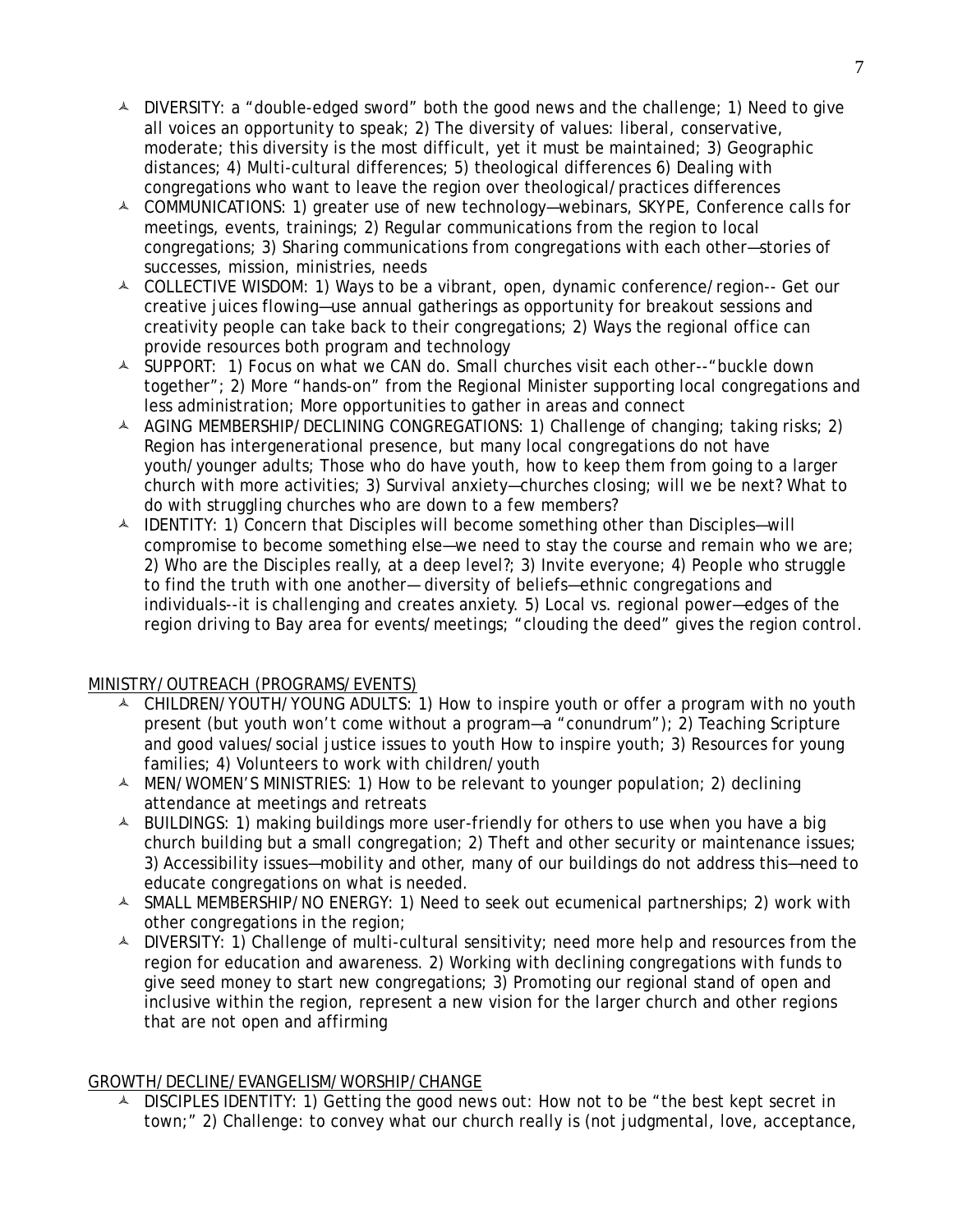open table, etc.); How do we get people to understand what our church offers?; 3) Overcoming preconceived notions of "traditional church" or "closed-minded"; 4) How to be prepared if people discover who we really are; 5) How to reach the un-churched and dechurched.

- $\triangle$  DECLINE: 1) Aging congregations with shrinking membership and big buildings; 2) Can't afford to hire a full-time pastor—hard to build up ministry; 3) No funds or good ideas for marketing; 4) Being too progressive or too conservative—turns people off; Need balance based on love, not hatred; 5) Doing Church in the midst of The "None-isms"-- Learn to respect the experiences of people who are skeptical of religious institutions; 6) Need to overcome the age gap—make the message compelling and meaningful for everyone to experience God; 7) Get rid of anxiety of being small—can still do mighty missional work.
- $\triangle$  WORSHIP AND CHANGE: 1) We need to make ourselves relevant in the 21<sup>st</sup> century; 2) church needs to set up different activities for different needs of the church; 3) need to recognize different forms of "church"; 4) Gender-inclusive resources should be used more widely in worship (inclusive Bible, liturgical resources); 5) Need to overcome rigid gender roles; 6) Address the sadness of those who grieve the changes—the love the church they had, grieve the loss for them—that it might be around for their kids/grandkids; 7) need to rejuvenate worship; 8) Churches want to grow—but don't want to change. Can't have it both ways today.
- $\triangle$  EVANGELISM: 1) Ways for telling the community about church; 2) Need doable evangelism; 3) How to become a "missional" model; 4) Need a growth task force; 4) Money, energy and clear message for marketing. We need a denominational marketing program.

#### LEADERSHIP

- $\uparrow$  training clergy in social media, and how do we use media better (video clips)
- $\triangle$  focusing on and meeting the broad communication needs across generations (social internet media vs. snail mail)
- $\triangle$  Professional/business-type leadership to take the collective vision and move it forward (strong individual leadership of trained vs. congregational "leadership of many.")
- $\triangle$  Change in top leadership—tough to keep others committed to God vs. the specific person (we worship God not man)
- $\triangle$  We need a minister
- $\triangle$  Practical training: wedding funerals, baptisms
- $\triangle$  administrative/organizational personnel
- can't do everything—set priorities
- $\triangle$  need to first establish local congregation before spreading to regional level
- $\triangle$  we need to expand the staff to meet the real needs of church growth; the culture is not seeking to be more diverse; agnostics are growing
- $\uparrow$  we don't tell others what we need (members, \$\$,)
- $\triangle$  Clergy support—seem to wait until regional events to connect deeply
- $\triangle$  Ben B was a dynamic and exciting leader—how to find more like that
- $\triangle$  The region needs to continue to be stretched, but some leaders are exhausted
- $\lambda$  strengthening the relationship among clergy; some have not participated in clergy support why?

#### STEWARDSHIP/FINANCES

 $\triangle$  The cost of regional and general church events prohibit most people from attending. Need more scholarships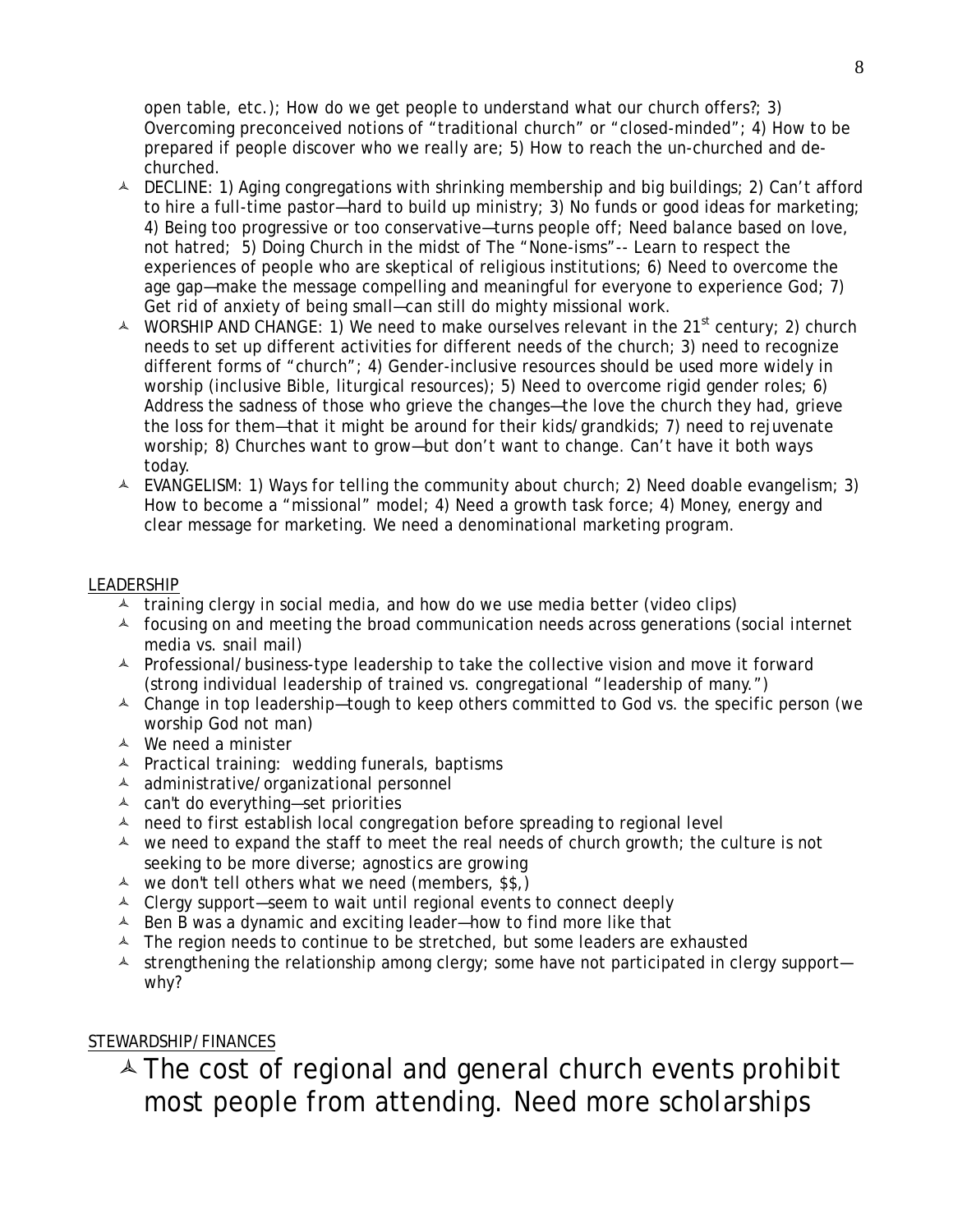## and financial resources and/or alternative to make it more affordable.

- $\triangle$  Many churches unable to support even a half-time pastor; better use of PSR seminary students to help these churches?
- $\triangle$  Getting more people to volunteer and serve-locally and regionally
- A Budget issues--Declining resources, memberships and economic challenges—we wind up living in a sense of scarcity vs. abundance
- $\triangle$  Funding programs and making the Church building available

#### PRACTICES/PRINCIPLES

- $\triangle$  we need to lift up the Bible learning and spiritual-depth learning
- $\triangle$  Theological challenges—regional issues that we all see; have theological discussions
- $\triangle$  be intentionally inclusive; practicing acceptance
- $\lambda$  to promote a view of Jesus and our faith as social activists, anti-fundamental

#### **QUESTION 3:**

**What would be a good focus for regional ministry in this next year?** 

#### **COMMUNITY**

# Celebrate diversity and continue to

be open (piercings, tattoos, disabilities, music, those that fall through the cracks)

- $\triangle$  Better communications and information-sharing; building relationships with the people in the region
- $\triangle$  At the annual meeting—expand what issues are being discussed; think about how to give voice to the dissenting voices; Learn compromise
- $\triangle$  Helping people who have different values to speak together and work together without anger or fear.
- $\triangle$  make each church feel like their voices are being heard and considered-listening and hearing with respect; small church is just as important as a big one.
- $\triangle$  be pastoral to the clergy—be there for them when needed
- A More intentionality about building bridges between straight ant GLBT Disciples
- $\triangle$  Training in effective use of social media
- A Pastoring congregations on a regional level; stay visible to local churches
- $\triangle$  praying for true community
- A Good direction for region to talk about the difficult issues.

MINISTRY/OUTREACH (PROGRAMS/EVENTS)

- $\triangle$  Looking for ways to get resources to those who need it (especially tech resources)
- $\triangle$  more joint ventures with MCC and UCC; other ministry partners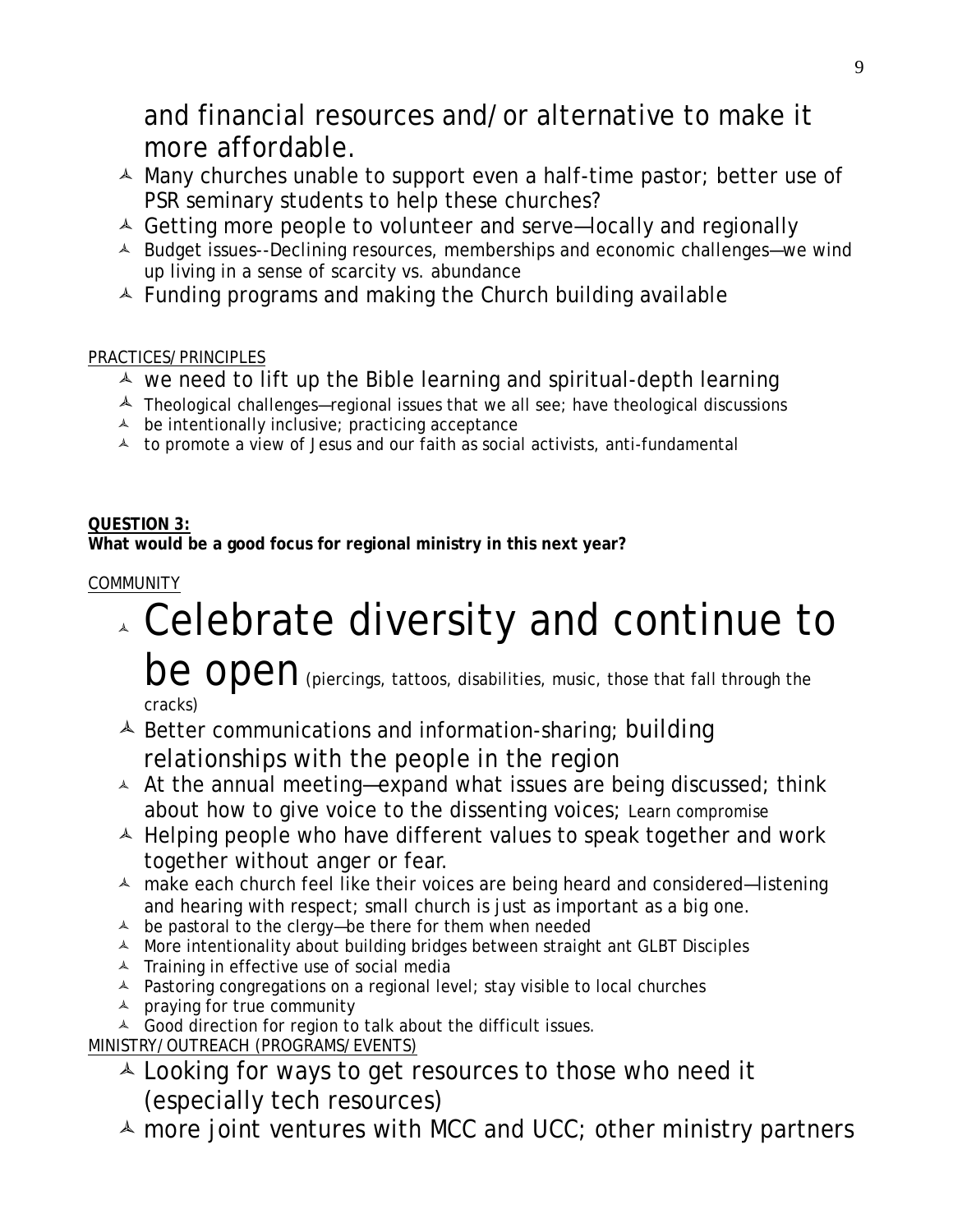# ACTS—focus on that program

- $\triangle$  transformation of existing programs
- $\triangle$  continued support of seminary students
- $\triangle$  connecting (and discerning) gifts with jobs
- $\triangle$  passionate preaching and ministry
- support of IMPAC—social justice voice
- $\triangle$  continue to encourage biblical education and helping people to understand scripture

### Connect/Engage young adults (20/30 yr olds). Single, married, etc.

- $\triangle$  keep momentum of new churches-diversified
- $\triangle$  Diverse, but separate—intergenerational events
- A Different styles of song-sharing; variety of music ministries
- $\lambda$  support for/focus those in 30-40s—naturally looking for spiritual home—done with school, already into careers, having families
- A Young Families
- $\sim$  Youth: have a "youth page" in the e-news; have a youth art t-shirt contest in regional ministry

#### GROWTH/DECLINE/EVANGELISM/WORSHIP/CHANGE

- $\triangle$  Invest money and time into a marketing program. We don't know who we are, and how to say it
- $\triangle$  Help the Disciples deal with an identity crisis—who are we, what do we stand for, what do we do?
- $\triangle$  Congregations are getting old—dwindling--have a model coming from a church that is growing to help ones struggling; share what is working
- $\overline{P}$  Find what we CAN do as small church. Can still take mission offering; can gather to hear sermon streamed from a DOC church elsewhere; New church membership; focus on outreach! Sharing new ideas with churches—fairs, being present in the communities; adopt a block; can we do something for you programs
- $\triangle$  Add more churches of different ethnicities
- $\lambda$  Try a variety of different worship services—different time; how do you identify those in your community that would benefit from another service; move from being a spectator church
- Electronic media—use more
- $\triangle$  Deep spiritual growth; we need to know more about "true community"
- $\triangle$  We need our regional focus to welcome and encourage teaching biblical wisdom and faith modeling to reach families of all kinds.
- $\overline{a}$  it is time to shake it up and change things by designing a church that teaches how to invite,
- $\triangle$  build new traditions and blend with the value of some of the older traditions so that we are "appealing" to younger generations.
- $\lambda$  visit churches with readiness to tell the church hard news. Stop trying to transform very old churches by "putting lipstick on a pig"--need a type of intervention.
- $\triangle$  Can we learn from, or merge with, other denominations?

#### **LEADERSHIP**

- $\triangle$  Help RM candidate to know what problems of region are; what anxieties
- $\overline{A}$  Help us lament the loss of Ben as our RM; Ben is a hard act to follow and new RM will not be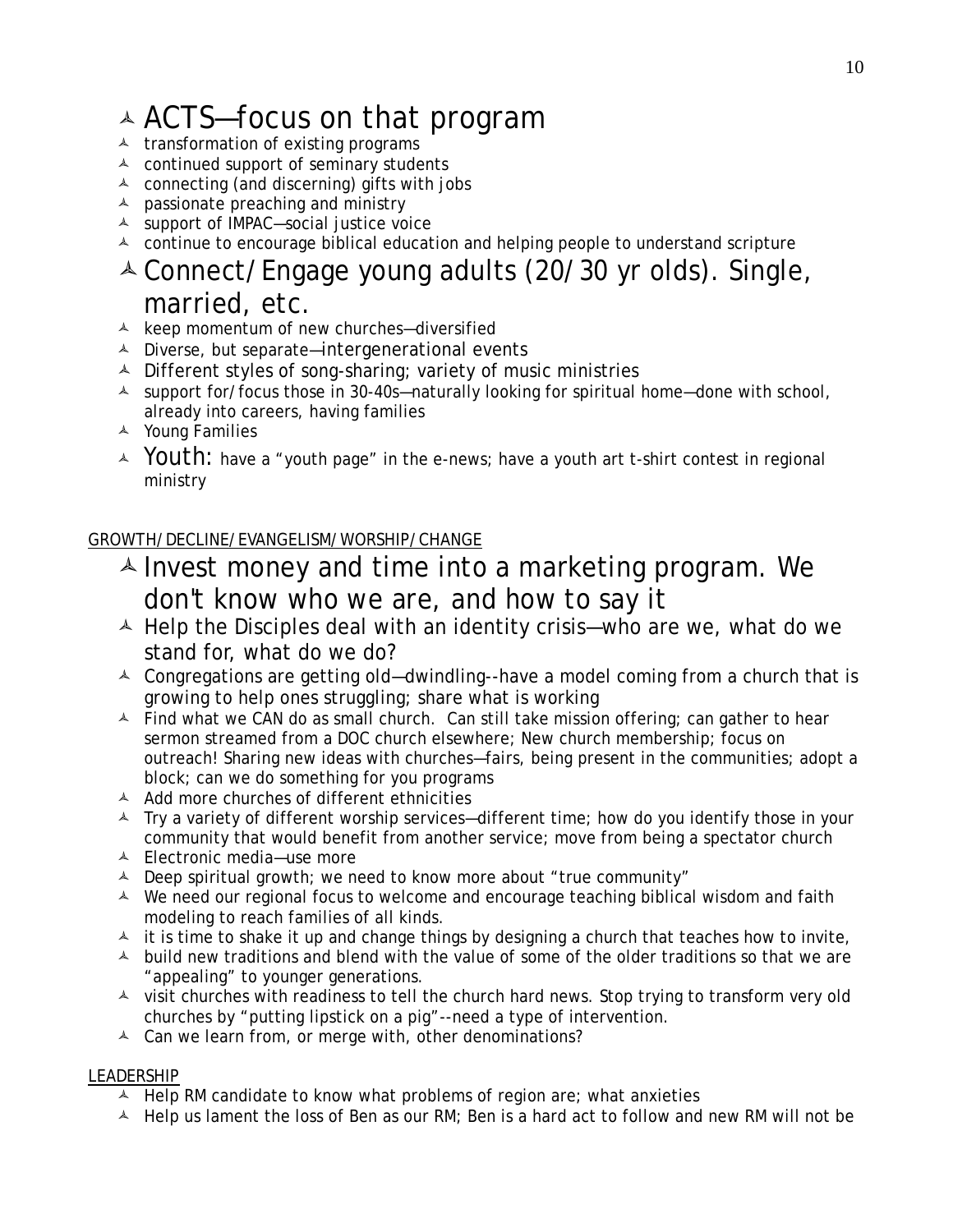Ben.

- $\triangle$  continue to empower people
- $\triangle$  Get all fired up—can't keep it going and it gets dropped—figure out a way to keep things going; anticipation and excitement
- $\triangle$  focus on leadership training—how to be a minister of this age to ethnicities, youth, etc.
- $\triangle$  Put all of the regional ministry on the table for review and select what we need even if it changes staff and emphasis; Not sure the current model is sustainable.
- $\triangle$  ways to get lay people who want to get involved
- $\triangle$  support for clergy, circles of support?

#### STEWARDSHIP/FINANCES

- $\uparrow$  ways to increase financial resources (fundraising)
- $\triangle$  Teach tithing—what does it mean? What is offering?
- Capital Campaign

#### PRACTICES/PRINCIPLES

- $\triangle$  Prayer—especially during transitional times: prayer at community level; prayer at personal level
- $\triangle$  Focus on our faith as priority
- $\triangle$  A love of kids and youth

WHAT DO YOU WANT IN A RM: (extracted out from the responses)

- $\triangle$  Want a person who looks at whole people and total picture
- $\triangle$  someone who builds up relationships and able to accept diversity
- $\triangle$  Need the RM to recognize their spiritual power to influence people—all ages
- $\triangle$  Be spiritual—straight connection to God; Spirit-filled leader; someone centered in the word; Express own relationship with God
- $\triangle$  Feed people but make time for own feeding and nourishment; be patient with yourself and not be hurried by comparing yourself to the previous persons
- $\triangle$  We've made tremendous strides over the past years; someone who won't start a different path; see the place to build from
- $\triangle$  Use communication skills and has passion for what they do
- $\triangle$  be a pastor to pastors
- $\triangle$  New person will have to be very high energy and dynamic and organized
- $\triangle$  Can we distinguish whether we want an administrator, preacher, visionary, educator?
- $\triangle$  Regional Minister will spend a large portion of time on the road; will have little family time; 80 hour work week with very little time alone except while driving
- $\triangle$  need someone who is committed to transformation and hope; have lots of patients with congregations and needs to help people keep faith while facing death as a congregation.
- $\overline{A}$  TO THE SEARCH COMMITTEE: Poll local congregations about what they want. Look for someone who's moderate, not strongly liberal or conservative. There are people who will help with regional work.

#### CLOSING REMARKS:

- $\triangle$  Pooling our ideas in a team-part of growth
- A Don't go to church—I am the church/we are the church—temple of Holy Spirit—all the church together (don't confuse church building with the people of God)